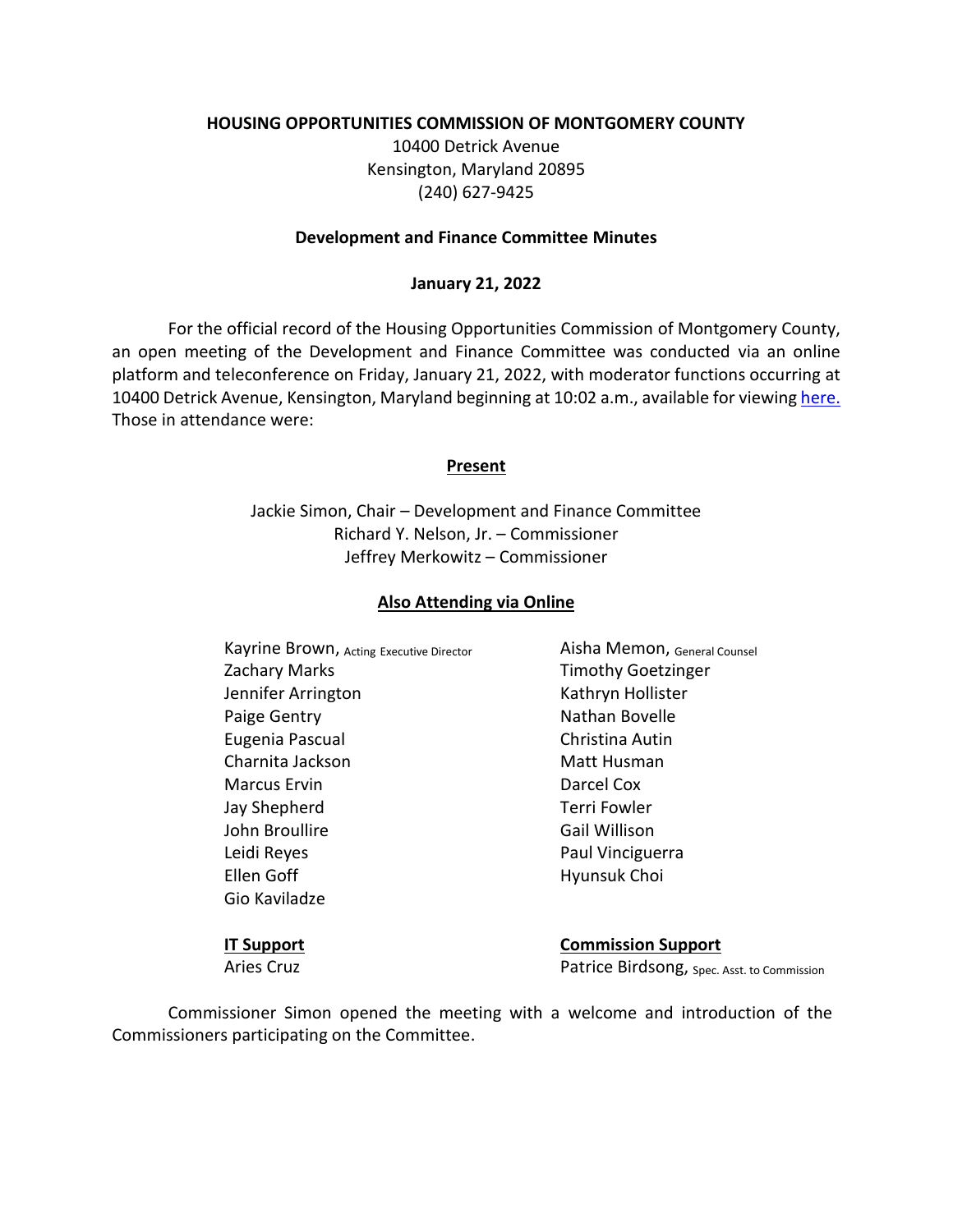#### **APPROVAL OF MINUTES**

The minutes of the November 19, 2021 Development and Finance Committee were approved upon a motion by Commissioner Nelson and seconded by Commissioner Merkowitz. Affirmative votes were cast by Commissioners Simon, Nelson, and Merkowitz.

### **DISCUSSION ITEMS**

1. **Paddington Square: Affirmation of Resolution 21-001<sub>PS</sub>, Approval of Dwight Capital, LLC, as Successor Lender of Love Funding Corporation, and Approval to Amend the Bylaws of the Paddington Square Development Corporation**

Jennifer Arrington, Acting Director of Mortgage Finance, provided a presentation on recommending to the full Commission and Board of Directors of Paddington Square Development Corporation the following: Affirm the refinancing plan, as approved in Resolution  $21-001<sub>PS</sub>$ , in accordance with the existing Bylaws of the Paddington Square Development Corporation; Approval of a successor lender; and approval to amend the existing Bylaws of the Corporation to incorporate certain required FHA provisions.

There was discussion among the Commissioners and staff. Staff addressed the logistics of HOC's Board approval versus the approval of the Development Corporation. Staff also affirmed Commissioner Merkowitz's concern on whether this action would not have any impact on HOC's ability to resubordinate the HIF Loan.

With no further questions a motion was made and unanimously approved by Commissioners Nelson and Merkowitz to move the item forward to the full Commission for approval at the February 2, 2022 monthly meeting. Commissioner Simon temporarily stepped away and did not participate in the vote.

## **2. Willow Manor Properties: Approval to Increase DHCA's Share of Construction Period Interim Cash Flow, a Condition for DHCA to Close the Transaction**

Marcus Ervin, Director of Real Estate, introduced Kathryn Hollister, Senior Financial Analyst, who provided a presentation to recommend to the full Commission approval to increasing the share of Retained Cash Flow distributed to repay the County HIF Loan.

A motion was made by Commissioner Nelson and seconded by Commissioner Merkowitz to recommend to the full Commission at the February 2, 2022 monthly meeting. Affirmative votes were cast by Commissioners Simon, Nelson, and Merkowitz.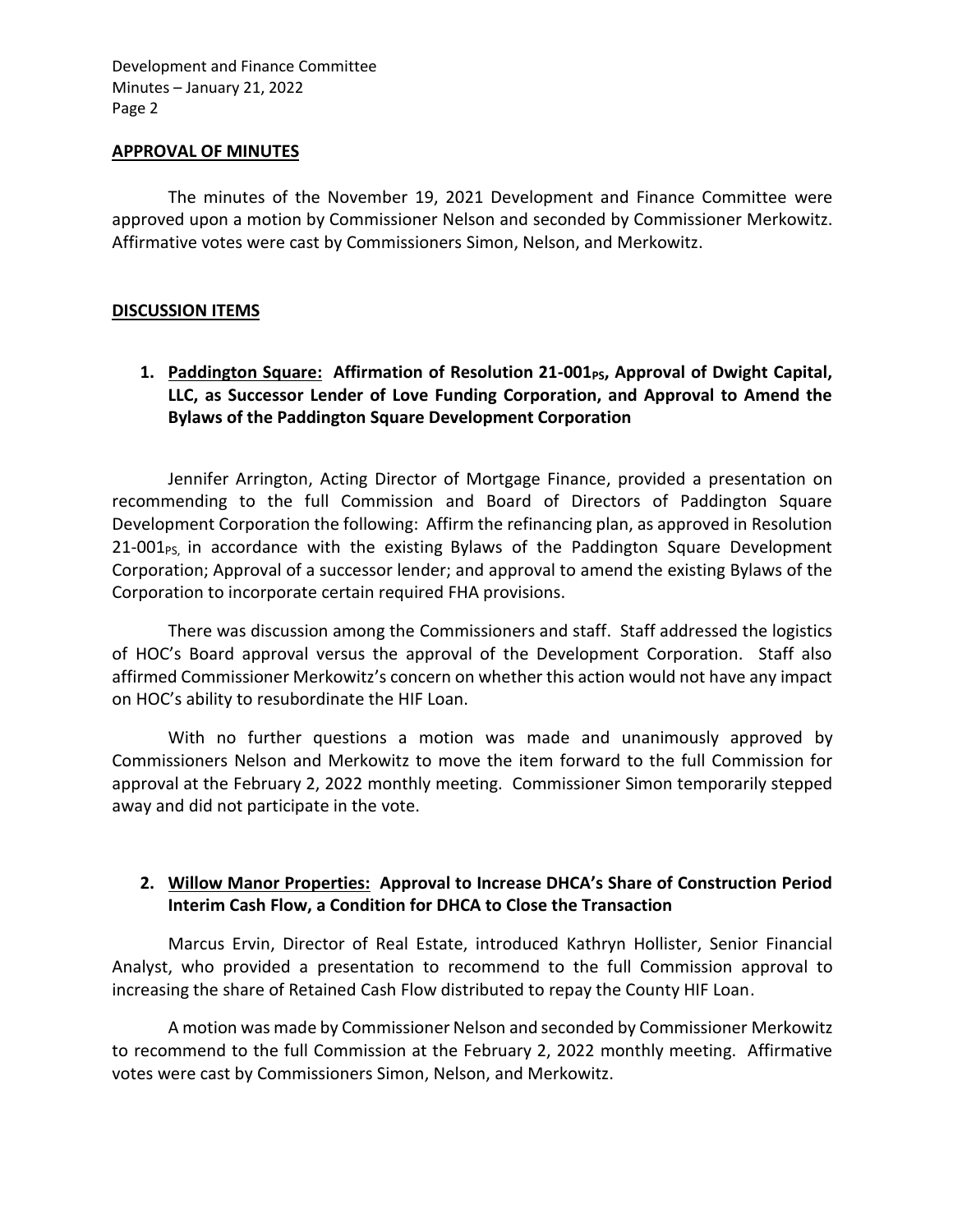## **3. Westside Shady Grove: Approval to Amend the Development Budget {to Allocate Net Financing Proceeds from Initial Construction Closing}**

Marcus Ervin, Director of Real Estate, provided a presentation to recommend to the full Commission approval to amend the development budget to allocate excess proceeds from the bond issuance to be used to repay interest on the HIF Loan, fund a capitalized interest account for payments on the HIF Loan, and to set aside the remaining funds for a soft cost contingency casing an increase to the closing budget.

A motion was made by Commissioner Nelson and seconded by Commissioner Merkowitz to recommend to the full Commission at the February 2, 2022 monthly meeting. Affirmative votes were cast by Commissioners Simon, Nelson, and Merkowitz. Commissioner Nelson expressed his appreciation of the presentation including a summary of prior Commission actions taken. He stated that this helps refresh the Commissioners memories of what actions have been taken and if necessary can research files.

# **4. Upton II: Approval of the Naming and Branding of HOC at the Upton in Accordance with HOC Naming Guidelines**

Christina Autin, Director of Legislative and Public Affairs, provided a presentation to recommend to the full Commission approval of permanent name for the Upton II in Rockville, Maryland to "Residences at The Print Shop".

There was discussion among the Commissioners and staff regarding other suggested names of the property. During the discussion it was decided to recommended "Residences on the Lane" as the new name of the property.

A motion was made by Commissioner Nelson and seconded by Commissioner Merkowitz to recommend to the full Commission at the February 2, 2022 monthly meeting the suggested renaming of the Upton II to "Residences on the Lane". Affirmative votes were cast by Commissioners Simon, Nelson, and Merkowitz.

# **5. The Metropolitan Apartments: Emergency Procurement to Select SK&A Structural Engineers, PLLC to Evaluate and Execute a Plan to Provide Waterproofing Services for the Green Roof at Metropolitan Apartments**

Zachary Marks, Chief Real Estate Officer, provided a presentation to recommend to the full Commission approval to select Smislova, Kehnemui and Associates as structural engineer to prepare for repairs and evaluation of waterproofing services for the green roof.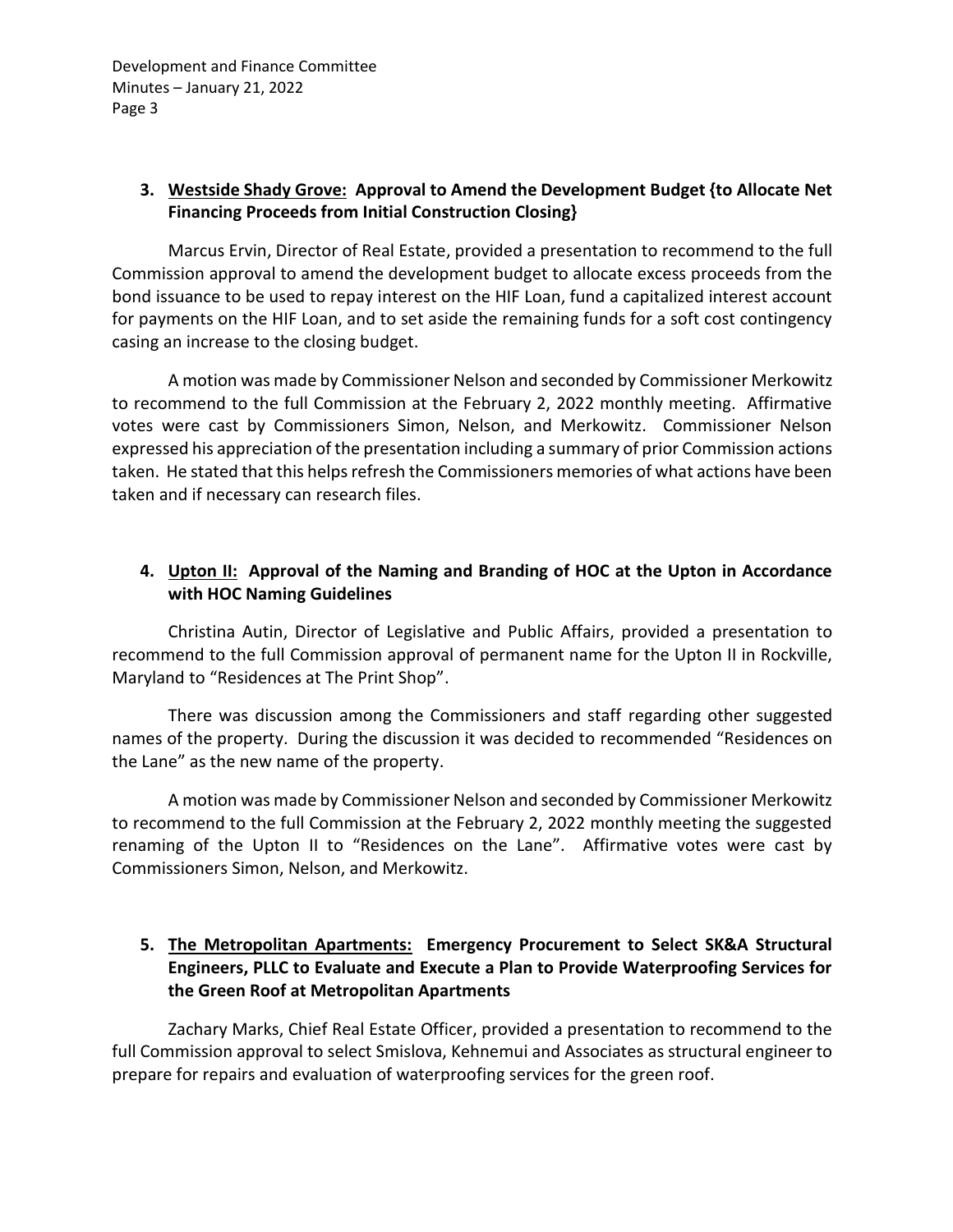There was discussion among the Commissioners and staff. Staff explained that the request is for both the design structure and waterproofing. Commissioner Nelson suggested that there be clarity on defining the emergency.

A unanimous decision to move the recommendation forward to the full Commission at the February 2, 2022 monthly meeting. No formal vote was taken.

Commissioner Simon read the Written Closing Statement. Commissioner Merkowitz seconded the motion, with Commissioners Simon, Nelson, and Merkowitz voting in approval.

Based upon this report and there being no further business to come before this session of the Development and Finance Committee, the Committee adjourned the open session at 10:46 a.m. and reconvened in closed session at 10:50 a.m.

In compliance with Section 3-306(c)(2), General Provisions Article, Maryland Code, the following is a report of the Development and Finance Committee closed session held on January 21, 2022 at approximately 10:50 a.m. via an online platform and teleconference, with moderator functions occurring at 10400 Detrick Avenue, Kensington, MD 20895. The meeting was closed under the authority of Sections 3-305(b)(3), and 3-305(b)(13) to discuss two topics: (1) the acquisition/purchase of (A) the fee simple interest (via a purchase and sale agreement) of three multifamily properties located in Bethesda, Maryland; and (B) the acquisition of three separate multifamily properties (via a purchase and sale agreement or ground lease) located in Bethesda, Maryland (pursuant to Section 3-305(b)(3)); and (2) the confidential commercial and financial terms of HOC's potential purchase of both of the above referenced acquisitions (pursuant to Sections 3-305(b)(13)).

The meeting was closed and the closing statement dated January 21, 2022 was adopted on a motion made by Jackie Simon, seconded by Jeffrey Merkowitz, with Jackie Simon, Richard Y. Nelson, Jr., and Jeffrey Merkowitz voting in favor of the motion. The following persons were present: Jackie Simon, Richard Y. Nelson, Jr., Jeffrey Merkowitz, Kayrine Brown, Aisha Memon, Kathryn Hollister, Timothy Goetzinger, Paige Gentry, Zachary Marks, John Broullire, Gio Kaviladze, Christina Autin, Jennifer Arrington, Gail Willison, Leidi Reyes, and Patrice Birdsong.

In closed session, the Committee discussed the below topics and took the following actions:

1. **Topic**: The potential acquisition/purchase of the fee simple interest (via a purchase and sale agreement) of three multifamily properties located in Bethesda, Maryland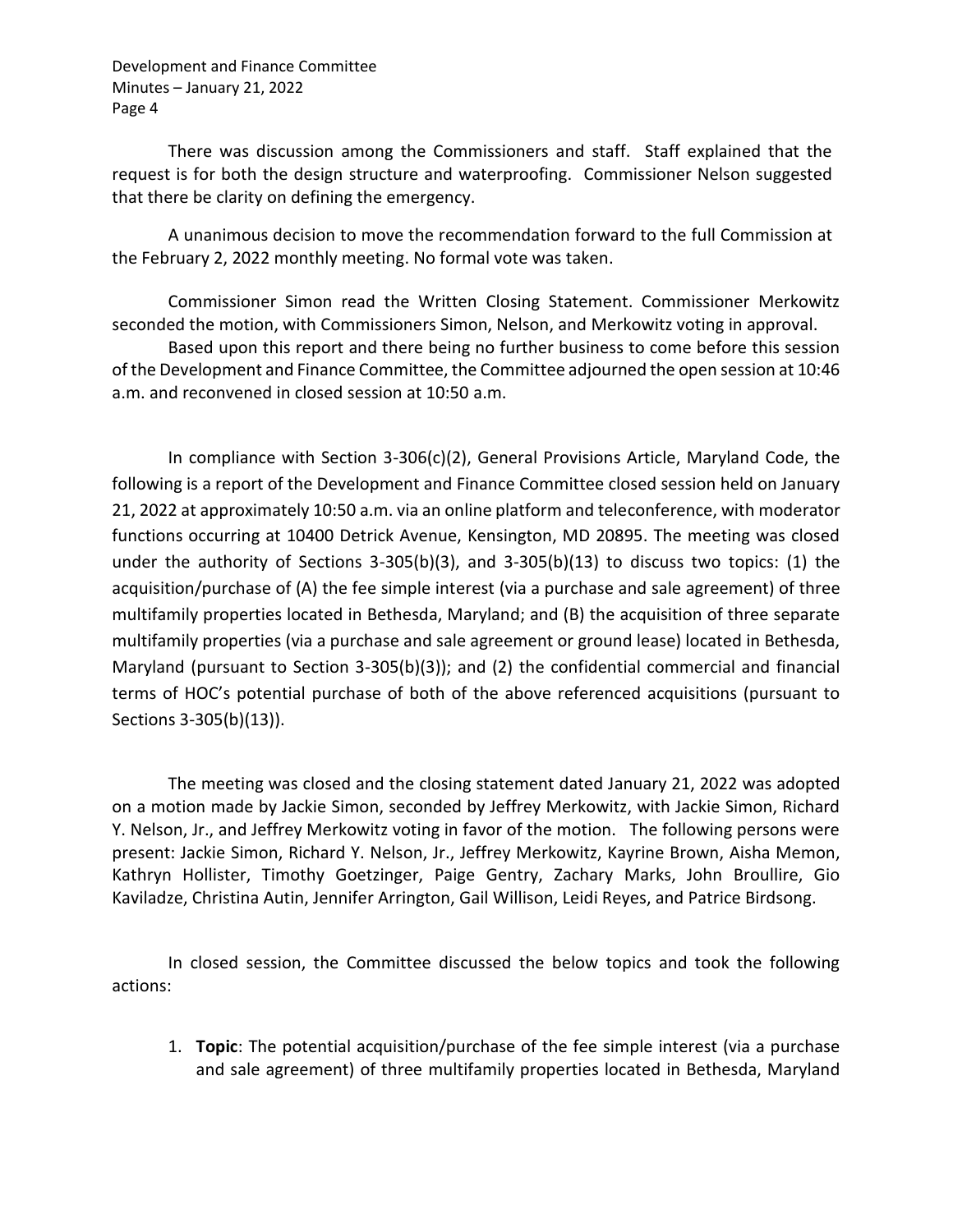> (pursuant to Section 3-305(b)(3)), and the confidential commercial and financial terms of financing the acquisition (pursuant to Section 3-305(b)(13)).

- a. **Action Taken**: Staff requested that the Development and Finance Committee recommend to the full Commission authorization to (i) complete the acquisition of the properties, including assigning the purchase contracts to an HOC special-purpose entity; (ii) use various funding sources for the acquisition; (iii) restrict the cash flow to the properties until closing of construction and/or permanent financing; and (iv) enter into a contract for interim property management services while staff prepares and issues a formal solicitation. A motion was made by Commissioner Nelson, recommending advancing the items to the full Commission meeting on February 2, 2022, with additional clarification on the funding for the transaction. Commissioner Merkowitz seconded the motion, and Commissioners Nelson, Merkowitz, and Simon voted in approval.
- 2. **Topic**: The potential acquisition/purchase of three other multifamily properties (via a purchase and sale agreement or a ground lease) located in Bethesda, Maryland (pursuant to Section 3-305(b)(3)), and the confidential commercial and financial terms of financing the acquisition (pursuant to Section 3-305(b)(13)).
	- a. **Action Taken**: Per a discussion during a closed session with the Commission held on January 12, 2022, staff was directed to take into consideration the Commission's comments and questions and discuss the results with the Development and Finance Committee. Staff provided a detailed presentation and addressed the Commissions' prior concerns. Staff requested that the Development and Finance Committee recommend to the full Commission authorization to (i) enter into a purchase contract for the properties; (ii) create special-purpose entities to acquire the properties; (iii) make an earnest money deposit; (iv) use various funding sources for the earnest money deposit and acquisition, including selection of a senior lender; and (v) select an initial management company for the properties. A motion was made by Commissioner Nelson, recommending advancing the items to the full Commission meeting on February 2, 2022, with additional clarification on the funding for the transaction. Commissioner Merkowitz seconded the motion, and Commissioners Nelson, Merkowitz, and Simon voted in approval.